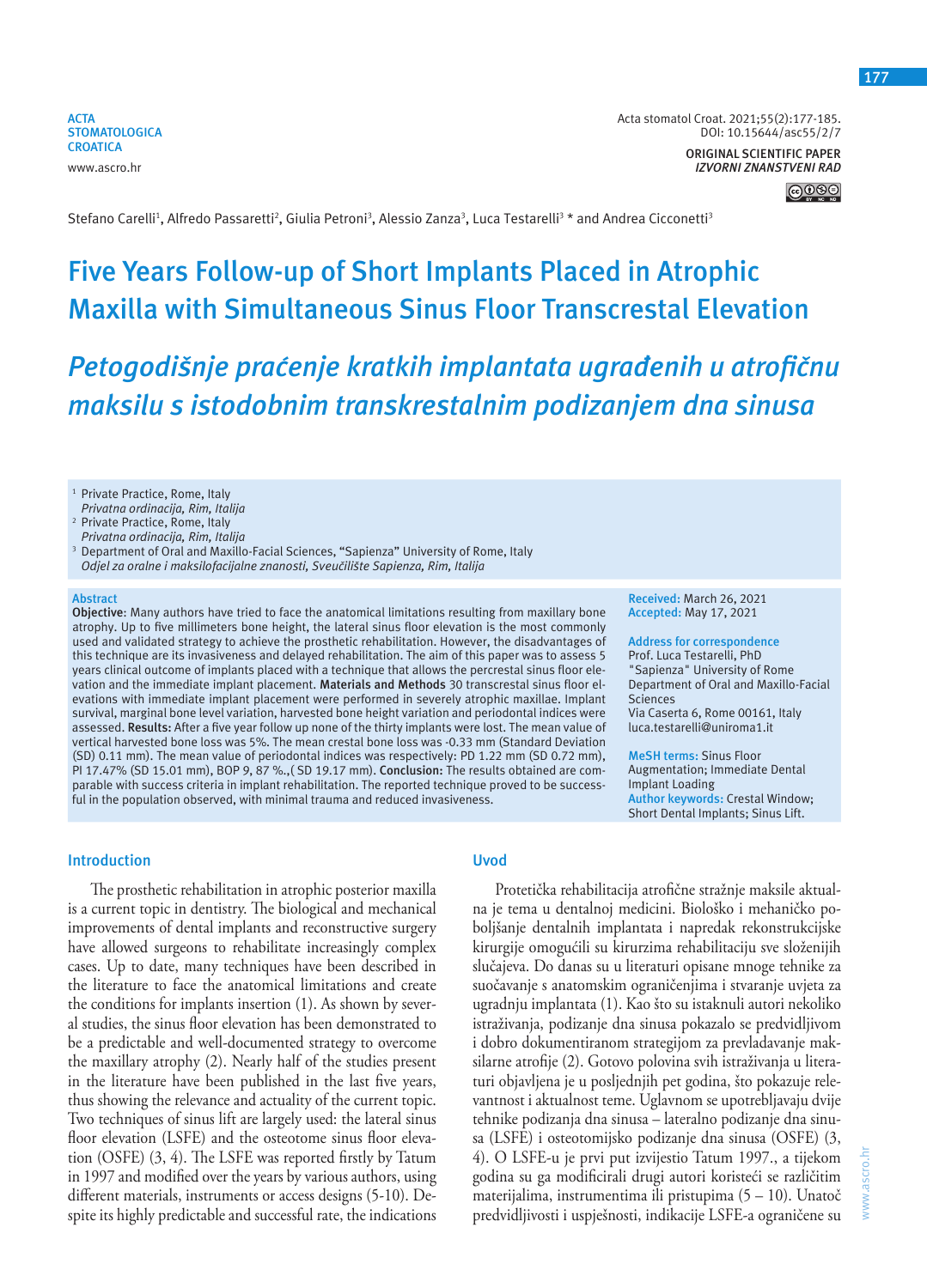of LSFE are limited to the severe cases of atrophy (<5 mm residual vertical bone) because of its invasiveness and risks of complications (11).

The OSFE, described by Summers in 1994, is able to create the condition to place standard-length screw-implants and regenerate bone at the same time without a second surgical stage (12, 13). The success rate of this technique is comparable to LSFE procedure but with a more conservative approach which is less burdened by complications (14).

However, the use of this technique is limited by the availability of at least 5 mm of residual bone height (RBH) to ensure the stabilization of standard-length screw-implants (15, 16).

On the contrary, when RBH is less than 5 mm the lateral approach is a suggested option, but according to Smiler DG et al. the delayed implant placement is recommended (17). Although new bone could be obtained with this technique, it is difficult to assess the position and the total amount of graft material needed for the future implant placement in the first surgical stage. Furthermore, a longer treatment time is required. However, Peleg et al. (2006) concluded that the bone graft in LSFE and simultaneous implant placement is predictable even in case of 1-2 mm RBH, if "careful case planning and meticulous surgical techniques" are used (18).

In line with the abovementioned, and in order to reduce the treatment duration and the risks of complications, it could be auspicious to use the technique that simultaneously combines the safeness of crestal approach and the possibility of immediate positioning of implant even in case of RBH <5 mm.

Fugazzotto (1998) described a crestal window approach and bone graft in case of RBH ranging from 1 to 2 mm. However, the implants were still positioned in the second stage (19). The same author described a crestal sinus augmentation using a trephine bur to design the window. In this case, the minimal RBH had to be 4-5 mm for technical reasons (the use of trephine bur) and the implants were delayed as well (20).

A recent systematic review supports the use of short implants as alternative solution to bone augmentation procedures (21). The survival rate of a short implant placed in atrophic bone is comparable to the procedure that involved bone manipulation to place standard length implants (22).

A great majority of authors believe that a short implant is a fixture long 8 millimeters or less, whilst an implant with a length of < 6.5 mm has been considered an extra-short implant (23). The use of a short implant could limit the amount of bone graft, thus reducing the invasiveness of the technique.

Therefore the bone rebuilder should be functionalized and preserved by adequate bone stimulation according to the laws of Wolff and Frost (24, 25).

The aim of this study was to describe and evaluate a technique that allows a sinus lift via crestal window and immediate positioning of extra-short implant in case of RBH ranging from 1 to 3 mm.

## **Material and Methods**

The study was conducted in accordance with the World Medical Association Declaration of Helsinki and approved by the Institutional Review Board (or Ethics Committee) of "Sa-

na teške slučajeve atrofije (rezidualna vertikalna kost < 5 mm) zbog invazivnosti i rizika od komplikacija (11).

OSFE, koji je opisao Summers 1994. godine, omogućuje stvaranje uvjeta za istodobnu ugradnju implantata standardne duljine i regeneraciju kosti bez druge kirurške faze (12, 13). Uspješnost te tehnike usporediva je s LSFE postupkom, ali s konzervativnijim pristupom koji je manje sklon komplikacijama (14).

No uporaba te tehnike ograničena je na najmanje 5 mm visine rezidualne kosti (RBH) kako bi se osigurala stabilizacija implantata standardne duljine (15, 16).

Suprotno tomu, kada je RBH kraći od 5 mm predložen je lateralni pristup, ali prema Smileru i suradnicima, preporučuje se odgođena ugradnja implantata (17). Iako bi se tom tehnikom mogla dobiti nova kost, teško je procijeniti položaj i ukupnu količinu grafta potrebnog za buduću ugradnju implantata u prvoj kirurškoj fazi. Nadalje, potrebno je dulje liječenje. No Peleg i suradnici (2006.) zaključili su da je koštani graft u LSFE-u i simultano postavljanje implantata predvidljivo čak i u slučaju od 1 do 2 mm RBH-a, no potrebno je *pomno planiranje slučaja i precizna kirurška tehnika* (18).

U skladu s gore spomenutim, i kako bi se skratilo liječenje i rizik od komplikacija, moglo bi biti povoljno primijeniti tehniku koja istodobno kombinira sigurnost krestalnog pristupa i mogućnost imedijatne ugradnje implantata čak i u slučaju RBH-a < 5 mm.

Fugazzotto (1998.) je opisao pristup kroz krestalni prozor i koštani graft u slučaju RBH-a u rasponu od 1 do 2 mm. No implantati su se i dalje ugrađivali u drugoj fazi (19). Isti je autor opisao augmentaciju krestalnoga sinusa trepanacijskim svrdlom za oblikovanje prozora. U ovom slučaju je minimalni RBH morao biti od 4 do 5 mm iz tehničkih razloga (upotreba trepanacijskoga svrdla), a ugradnja implantata također je odgođena (20).

Autor nedavno objavljenoga sistematiziranoga preglednoga rada ističe korist pri upotrebi kratkih implantata kao alternativnog rješenja u slučaju augmentacije kosti (21). Stopa preživljavanja kratkih implantata postavljenih u atrofiranu kost usporediva je s postupkom koji je uključivao augmentaciju kosti radi postavljanja implantata standardne duljine (22).

Velika većina autora vjeruje da je kratki implantatni vijak dužine 8 mm ili manje, a implantat dužine < 6,5 mm smatra se ekstra kratkim (23). Korištenje kratkog implantata moglo bi ograničiti količinu koštanoga grafta i tako smanjiti invazivnost tehnike.

Stoga bi se obnavljanje kosti moglo potaknuti i očuvati odgovarajućom stimulacijom prema zakonima Wolffa i Frosta (24, 25).

Cilj ovog istraživanja bio je opisati i procijeniti tehniku koja omogućuje podizanje dna sinusa kroz krestalni prozor i imedijatnu ugradnju iznimno kratkog implantata u slučaju RBH-a u rasponu od 1 do 3 mm.

## **Materijali i metode**

Istraživanje je provedeno u skladu s Deklaracijom Svjetskoga liječničkog udruženja iz Helsinkija, a odobrio ga je Institucionalni etički odbor Sveučilišta Sapienza u Rimu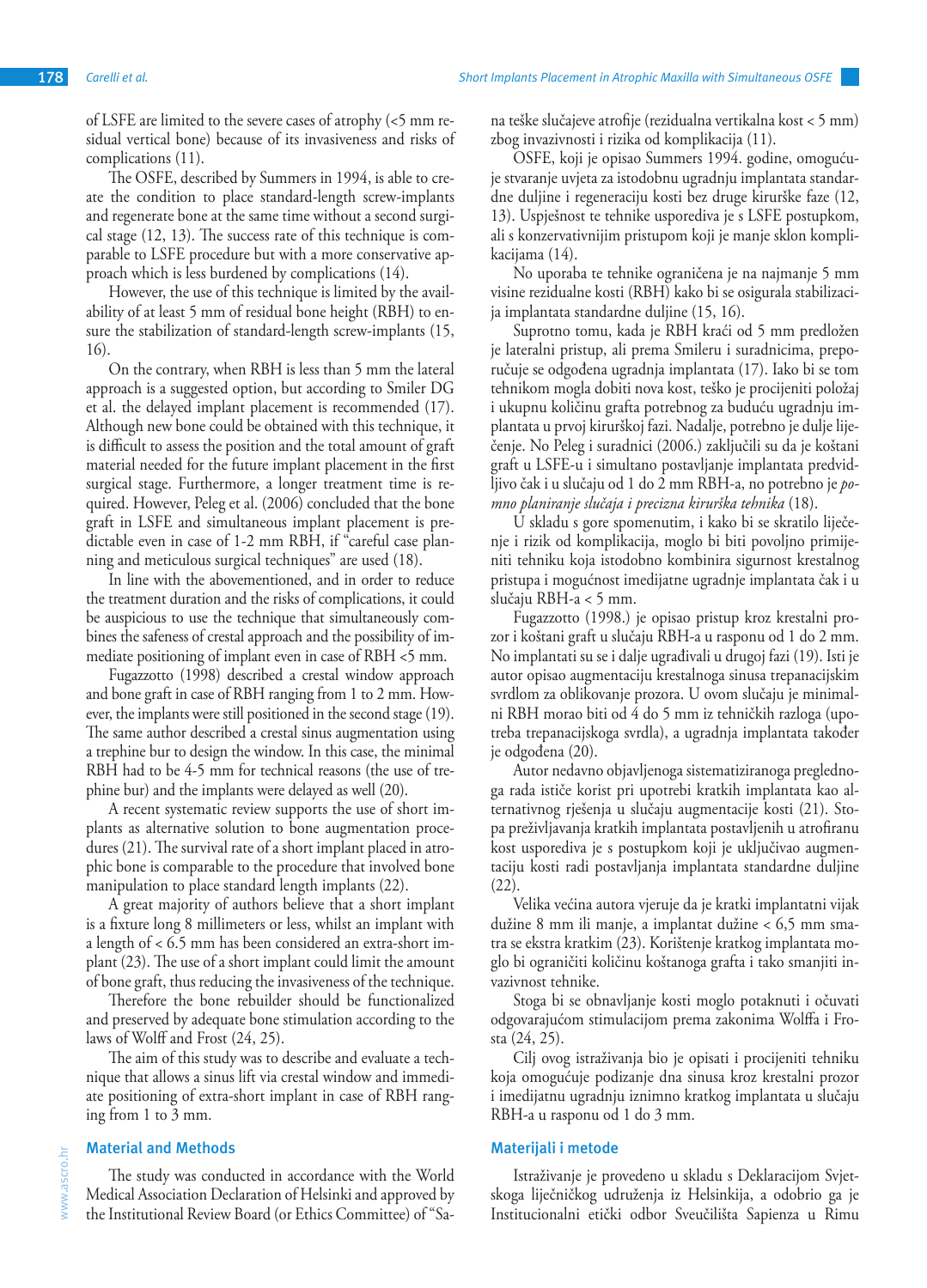pienza" University of Rome (protocol code 27/13.06.2013). All participants gave their informed consent. Implant-prosthetic treatments were carried out at the Oral Surgery Unit of the Department of Oral and Maxillofacial Sciences, "Sapienza" University of Rome.

Patients with posterior maxillary atrophy (Class Ch Misch-Judy) (26), were the target population. Consecutive enrolment was used to select the patients between 2013 and 2014, and a total of 102 patients were enrolled for the first stage. Clinical visit and radiographic analysis (orthopantomography and intraoral periapical Rx) were prescribed. If vertical atrophies were considered eligible for the treatment, a Cone Beam CT scan was prescribed (27).

The inclusion criteria were: single or multiple posterior maxillary edentulism, stabilized post-extraction alveolus (at least 6 months after extraction) (28); space available for prosthetic rehabilitation; residual bone height from 1 to 3 mm; horizontal residual bone at least 5 mm (intra-cortical).

The exclusion criteria were: uncontrolled oral diseases, maxillary sinus disease, uncontrolled systemic diseases and ASA classes III, IV and V, chemo/radio tumoral therapy, immunosuppressed and patients being treated with corticosteroid or bisphosphonates, smokers who smoked more than 10 cigarettes a day.

Before surgery, clinical examination was carried on evaluating soft tissues and the adjacent teeth condition.

Two different examiners measured the vertical and horizontal residual bone using Horos™ software (The Horos Project, 64-bit medical image viewer, GNU Lesser General Public Licence, version 3.0) for each Cone Beam CT scan. The calibration of measure was obtained using the CT software and CT scans were analyzed using the paraxial cross section at the center of the area selected for implant placement and mesial/distal of it. The three measures were used to achieve the mean residual bone height (mRBH). (Figure 1)

# Surgical procedures

All patients received 2g Amoxicillin with Clavulanic Acid 1 hour before treatment and 1g capsule every 12 hours for 6 days after the surgery. The surgery was performed under local anesthesia. A mid-crestal incision was designed, and releasing was made only if strictly necessary. Using the calibrated bone chisel, a window was designed smaller than the chosen implant, horizontally. The window was mobilized starting from the corners using the concave calibrated hand-osteotome of the same diameter of the chisel used. When mobilized, the window was displaced apically towards the Schneider's membrane up to 8 mm from the bone crest. If necessary, gentle dissection of membrane was carried on with the sinus floor surgical detangler. The allograft material, synthetic Beta-Tricalcium Phosphate (Synthograft™, Bicon Implants LLC, Boston MA, USA) was inserted into the sinus and gentle compacted using the calibrated osteotomes till reaching the expected vertical dimension. The filling was checked by a periapical Rx.

The implant used, a short titanium biphasic implant, conometric-connected (Bicon Im-plants LLC, Boston MA, USA) was joined to the "sinus-lift abutment" (SLA) (Bicon Implants LLC, Boston MA, USA). The SLA is a healing sub(protokolarni kod 27/13.06.2013). Svi su sudionici dali informirani pristanak. Implantoprotetička terapija provedena je na Odjelu za oralnu kirurgiju Zavoda za oralne i maksilofacijalne znanosti Sveučilišta Sapienza u Rimu.

Pacijenti s maksilarnom atrofijom u stražnjem segmentu (klasa Ch Misch-Judy) (26) bili su ciljana populacija. Uzastopni upis korišten je za odabir pacijenata između 2013. i 2014. godine, a ukupno su za prvu fazu upisana 102. Obavljeni su klinički pregled i radiološka analiza (ortopantomogram i intraoralni periapikalni RTG). Ako se vertikalna atrofija smatrala prihvatljivom za liječenje, propisana je CT snimka (27).

Kriteriji za uključivanje bili su nedostatak jednoga ili više zuba u stražnjem dijelu maksile, stabilizirana postekstrakcijska alveola (najmanje 6 mjeseci nakon vađenja) (28), raspoloživ prostor za protetičku rehabilitaciju, rezidualna visina kosti od 1 do 3 mm i horizontalna rezidualna kost najmanje 5 mm (intrakortikalna).

Kriteriji za isključivanje bili su nekontrolirane bolesti usne šupljine, bolest maksilarnoga sinusa, nekontrolirane sistemske bolesti i ASA klase III, IV i V, zatim kemo/radioterapija, imunosupresivi i bolesnici koji se liječe kortikosteroidima ili bisfosfonatima te pušači koji puše više od 10 cigareta na dan.

Prije operacije obavljen je klinički pregled radi procjene mekih tkiva i stanja susjednih zuba.

Dva različita ispitivača izmjerila su vertikalnu i horizontalnu rezidualnu kost s pomoću softvera Horos™ (The Horos Project, 64-bitni preglednik medicinskih slika, GNU Lesser General Public License, verzija 3.0) na svakom CBCT-u. Mjere su kalibrirane s pomoću CT softvera, a CT skenovi su analizirani u paraksijalnom presjeku središta područja odabranog za ugradnju implantata i mezijalno/distalno od njega. Te tri mjere korištene su za izračun srednje rezidualne visine kosti (mRBH) (slika 1.).

#### Kirurški postupak

Svi pacijenti primili su jedan sat prije zahvata 2 g amoksicilina s klavulanskom kiselinom, a po 1 g morali su uzimati svakih 12 sati šest dana poslije operacije. Operacija je obavljena u lokalnoj anesteziji. Učinjen je krestalni rez po sredini, a oslobađanje je provedeno samo ako je bilo potrebno. Kalibriranim dlijetom horizontalno je oblikovan prozor manji od odabranog implantata. Prozor je mobiliziran počevši od uglova konkavnim kalibriranim ručnim osteotomom istog promjera kao korišteno dlijeto. Kada se prozor mobilizira, pomiče se apikalno prema Schneiderovoj membrani do 8 mm od krestalne kosti. Ako je potrebno obavlja se nježna disekcija membrane. Alogeni materijal, sintetički beta-trikalcijev fosfat (Synthograft ™, Bicon Implants LLC, Boston MA, SAD), umetnut je u sinus i lagano zbijen kalibriranim osteotomom do postizanja očekivane vertikalne dimenzije. Punjenje je provjereno periapikalnim RTG-om.

Upotrijebljeni implantat, kratki dvofazni titanijev implantat (Bicon Implants LLC, Boston MA, SAD), povezan je s nadogradnjom SLA (*sinus-lift abutment*) (Bicon Implants LLC, Boston MA, SAD). SLA je nadogradnja za cijeljenje veća od antrostomije koja sprječava pomicanje implantata u si-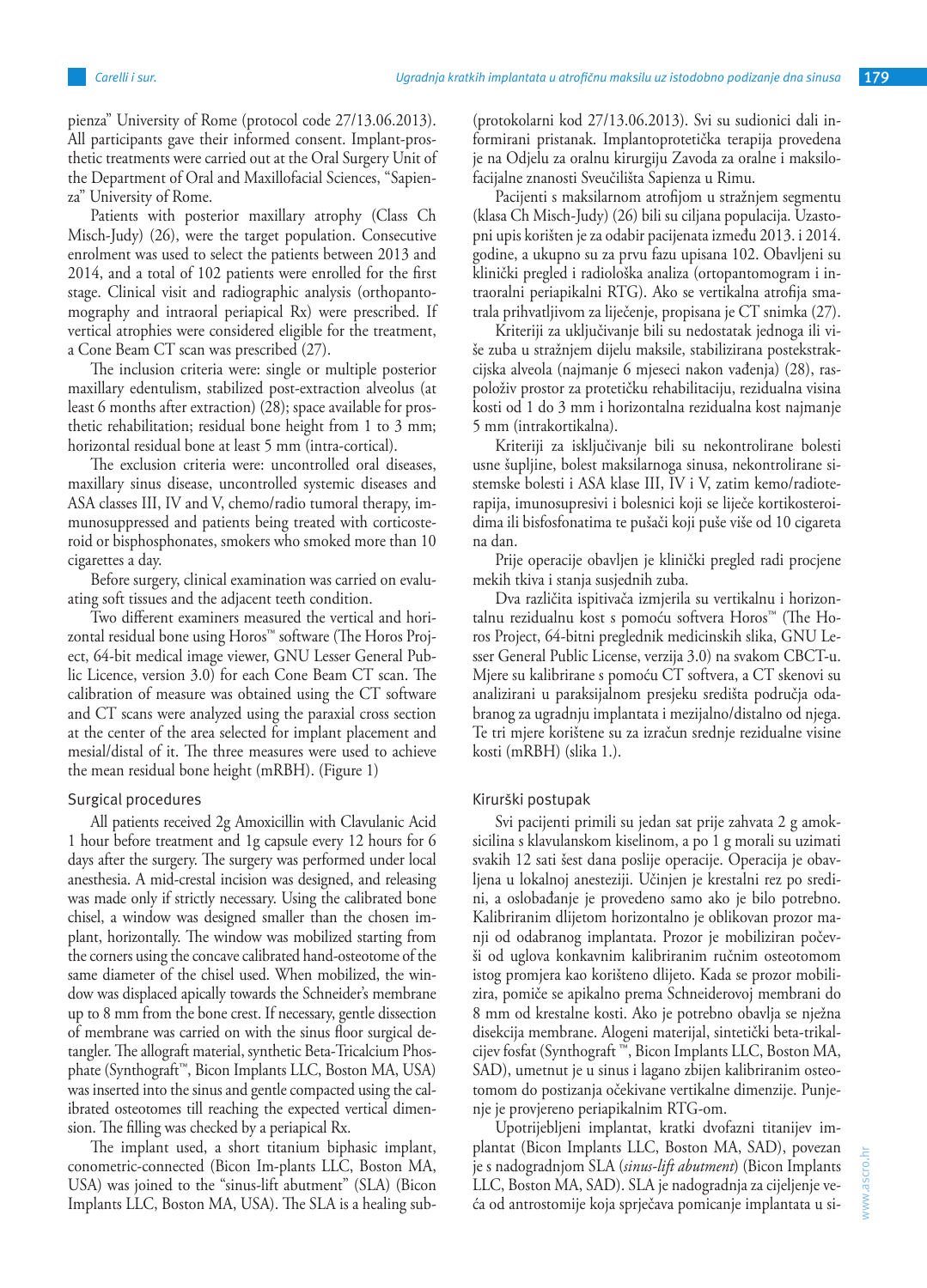

**Slika 3.** Integrirana jednodijelna implantatna krunica (IACTM).

Figure 4 Intraoral x-ray showing the osteointegrated implant with its prosthetic rehabilitation..

**Slika 4.** Intraoralna rendgenska snimka prikazuje osteointegrirani implantat s protetičkom opskrbom

**Figure 5** Five Years CT cone beam scan.

**Slika 5.** CBCT poslije 5 godina

merged abutment larger than the antrostomy that prevents the displacing of the implant into the sinus. The SLA-Implant complex was positioned in the site tapping the abutment on the crestal bone. Primary stability was thus obtained by the friction between SLA and antrostomy. In order to obtain a primary closure of the flap, the wound edges were everted and simple knots were made, (Figure 2).

Patients were instructed to take analgesic treatment (Paracetamol 1g) only if required. Oral and written postoperative instructions were given to all patients. It was recommended to avoid increasing the pression between the mouth and nose. Oral hygiene was performed as normal, except for toothbrushing around the implants site for 7 days. Sutures were daily deterged at home with chlorhexidine 0,20% and removed 7-10 days after surgery.

#### Prosthetic rehabilitation

After 6 months the implant was uncovered, and the SLA was removed rotating the abutment with forceps. Subsequently, the healing abutment was transgingivally connected to the implant.

After two weeks an impression was made and the implant was restored with a prosthesis called Integrated Abutment nus. Kompleks SLA – implantat smješten je u ležište tapkanjem o nosač u krestalnu kost. Tako je primarna stabilnost postignuta trenjem između SLA i antrostomije. Da bi se postiglo primarno zatvaranje režnja, izvrnuti su rubovi rane i napravljeni jednostavni šavovi (slika 2.).

Pacijentima je prema potrebi preporučena analgetska terapija (1 g paracetamola). Svi su dobili usmene i pisane postoperativne upute. Preporučeno je izbjegavanje povećanja pritiska između usta i nosa. Oralna higijena obavljala se normalno, osim četkanja zuba oko mjesta implantacije tijekom sedam dana. Šavovi su svaki dan čišćeni kod kuće s 0,2-postotnom klorheksidinom i uklonjeni sedam do deset dana nakon operacije.

## Protetička rehabilitacija

Nakon šest mjeseci implantat je otvoren, a SLA uklonjen rotirajući nadogradnju pincetom. Nakon toga je nadogradnja za cijeljenje transgingivno povezana s implantatom.

Nakon dva tjedna uzet je otisak i implantat je protetički opskrbljen jednodijelnom krunicom s nadogradnjom (IACTM). Restauracija je izrađena od Morseove konične na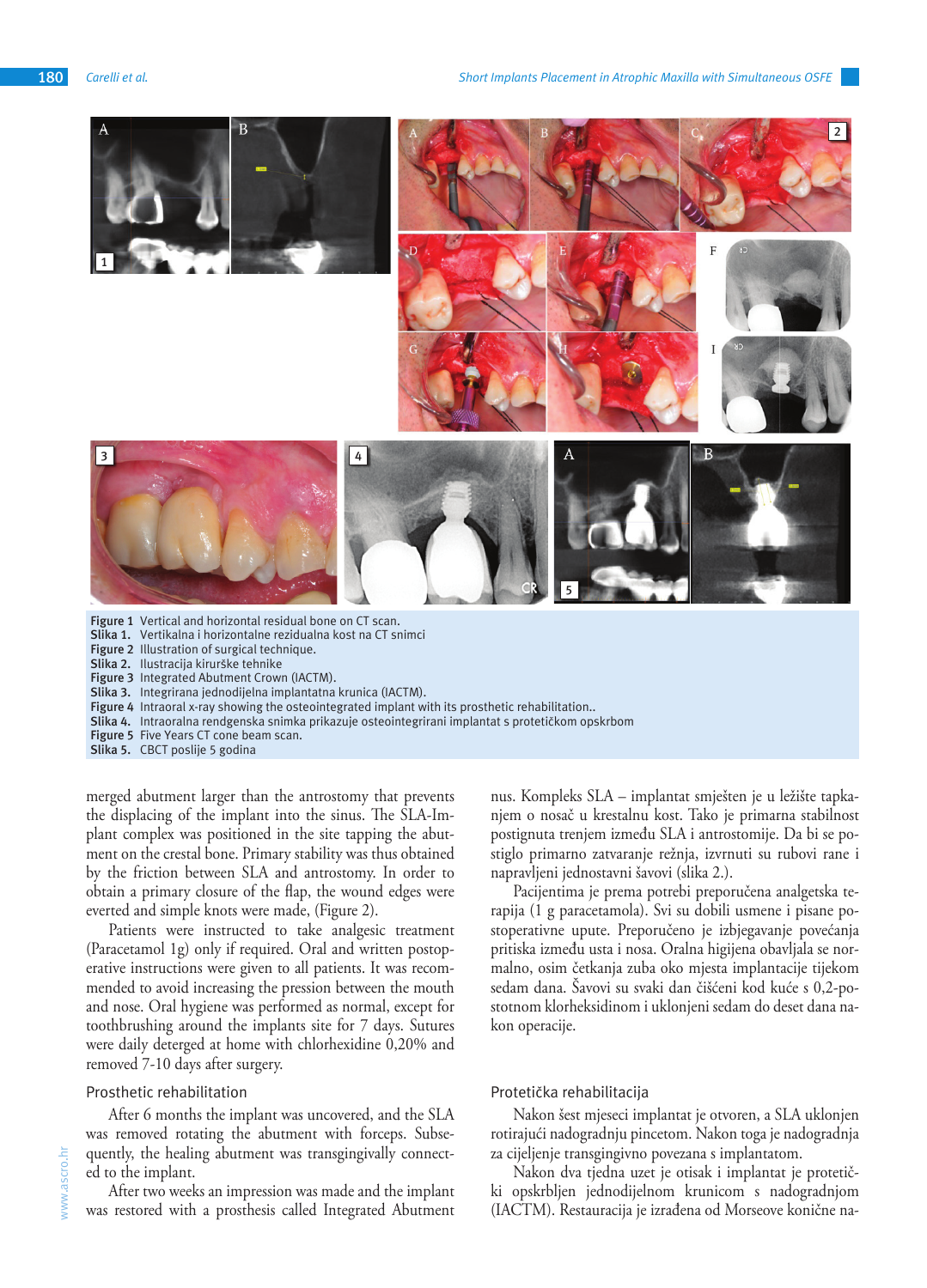Crown (IACTM). The restoration was made of the Morse taper abutment and a composite crown fused together, one piece, for direct application on the implant. The abutment was made of Titanium alloy (Ti V6 A14) and the resin material used for the crown was a highly filled polyceramic resin composite (Shofu Inc. Kyoto Japan) (Figure 3). Intraoral xray was performed (Figure 4).

## Follow ups

After prosthetic rehabilitation, follow-up visits were scheduled at 1, 6 and 12 months during the first year of function, and annually thereafter. At each recall, clinical and radiographical (periapical) examination was carried out to evaluate the following: implant survival; marginal bone level; periodontal indices. Evaluations made at one month of follow-up were considered the baseline values.

In the follow-up evaluations, only the patients, who in the period of one year and five years from the implant placement needed a 3-dimensional investigation for other reason not linked to this study, were considered. In line to this, only 26 out of 102 patients (30 implants) were considered for the follow-ups evaluations. CBCT scans were evaluated in order to assess the mean bone height after prosthetic restoration (mARBH), (Figure 5).

Implant survival was defined as being symptom free and stable without mobility or radiographic evidence of severe bone loss (more than 2 mm). No inflammation or infection should affect hard and soft tissues. Two different examiners analyzed the implants using a blind analysis technique, and by giving univocal (yes/not) responses.

Marginal Bone Lost (MBL) is defined as the maximum distance from the implant-abutment junction (IAJ) to the marginal bone. Digital periapical radiographs were taken at each follow up and images were analyzed using the software (Dentsply, Sirona). Calibration was achieved using the software tools and using the implant length as control. Mesial and distal values (expressed in millimeters) were recorded for each implant. A positive value was assigned if the bone was over the IAJ, while a negative value was assigned if bone was below IAJ. The zero score was given when bone level was at IAJ. Mean value of the two measurements was obtained for each implant. Two different examiners, who were independent of the surgeons, were enrolled to evaluate radiograms. The mean value of mesial and distal measurement was obtained.

The mean values of MBL at baseline (1 month) were compared with values at the last follow up (five years) obtaining the marginal bone level variation (MBLv).

At each follow-up visit, a clinical evaluation was carried out in order to record the pocket depth (PD), the O'Leary plaque index (PI), and bleeding on probing (BOP) around implants.

PD was measured with a CP12 probe on six sites: three vestibular (mesial, vestibular, and distal) and three lingual (mesial, lingual, distal). The values, expressed in millimeters, were used to achieve the mean PD value for each implant and finally for all the implants.

PI was measured on six sites (three vestibular and three lingual) around each implant. Data were collected for all imdogradnje i kompozitne krunice koje su spojene u jedan dio za izravno pričvršćivanje na implantat. Nadogradnja je izrađena od titanijeve legure (Ti V6 A14), a materijal koji je korišten za krunicu bio je kompozitna smola s visokim udjelom punila (Shofu Inc. Kyoto Japan) (slika 3.). Snimljen je intraoralni rendgen (slika 4.).

## Praćenje

Nakon protetičke rehabilitacije kontrolni pregledi bili su dogovoreni jedan, šest i dvanaest mjeseci tijekom prve godine, a nakon toga jedanput svake godine. Pri svakom posjetu obavljen je klinički i radiološki (periapikalni) pregled kako bi se procijenilo sljedeće: preživljavanje implantata, razina marginalne kosti i parodontološki indeksi. Vrijednosti dobivene nakon jednog mjeseca smatrane su osnovnim vrijednostima.

U naknadnim evaluacijama razmatrani su samo pacijenti kojima je u razdoblju jedne i pet godina od postavljanja implantata bilo potrebno trodimenzionalno istraživanje iz drugih razloga koji nisu povezani s ovim istraživanjem. U skladu s tim, samo je 26 od 102 pacijenta (30 implantata) uključeno u naknadne procjene. CBCT snimke analizirane su da bi se procijenila srednja visina kosti nakon protetičke restauracije (mARBH) (slika 5.).

Preživljavanje implantata definirano je kao stabilno stanje bez simptoma i bez pokretljivosti ili radioloških dokaza o ozbiljnom gubitku kosti (više od 2 mm). Upala ili infekcija ne bi smjele utjecati na tvrda i meka tkiva. Dvoje različitih ispitivača analiziralo je implantate tehnikom slijepe analize i davanjem jednoznačnih (da/ne) odgovora.

Gubitak marginalne kosti (MBL) definiran je kao maksimalna udaljenost od spoja implantata i implantatne nadogradnje (IAJ) do marginalne kosti. Digitalne periapikalne snimke snimljene su tijekom svakog praćenja i analizirane s pomoću softvera (Dentsply, Sirona). Kalibracija je postignuta softverskim alatima i korištenjem dužine implantata kao kontrole. Mezijalne i distalne vrijednosti (izražene u milimetrima) zabilježene su za svaki implantat. Pozitivna vrijednost dodijeljena je ako je kost bila iznad IAJ-a, a negativna ako je bila ispod IAJ-a. Ocjena nula dana je kada je razina kosti bila na IAJ-u. Prosječna vrijednost dviju mjera dobivena je za svaki implantat. Dvoje različitih ispitivača, koji su bili neovisni o kirurgu, uključeni su u procjenu rendgenske snimke. Dobivena je srednja vrijednost mezijalne i distalne mjere.

Prosječne vrijednosti MBL-a na početku (1 mjesec) uspoređivane su s vrijednostima u posljednjem praćenju (pet godina) te se tako dobila varijacija razine marginalne kosti (MBLv).

Pri svakom naknadnom posjetu učinjena je klinička procjena da bi se zabilježila dubina džepa (PD), indeks plaka prema O'Learyiju (PI) i krvarenje na sondiranje (BOP) oko implantata.

PD je izmjeren sondom CP12 na šest mjesta – tri vestibularno (mezijalna, vestibularna i distalna) i tri lingvalno (mezijalno, lingvalno, distalno). Vrijednosti izražene u milimetrima korištene su za izračun srednje vrijednosti PD-a za svaki implantat i na kraju za sve implantate.

PI je izmjeren na šest mjesta (tri vestibularno i tri lingvalno) oko svakog implantata. Podatci su prikupljeni za sve im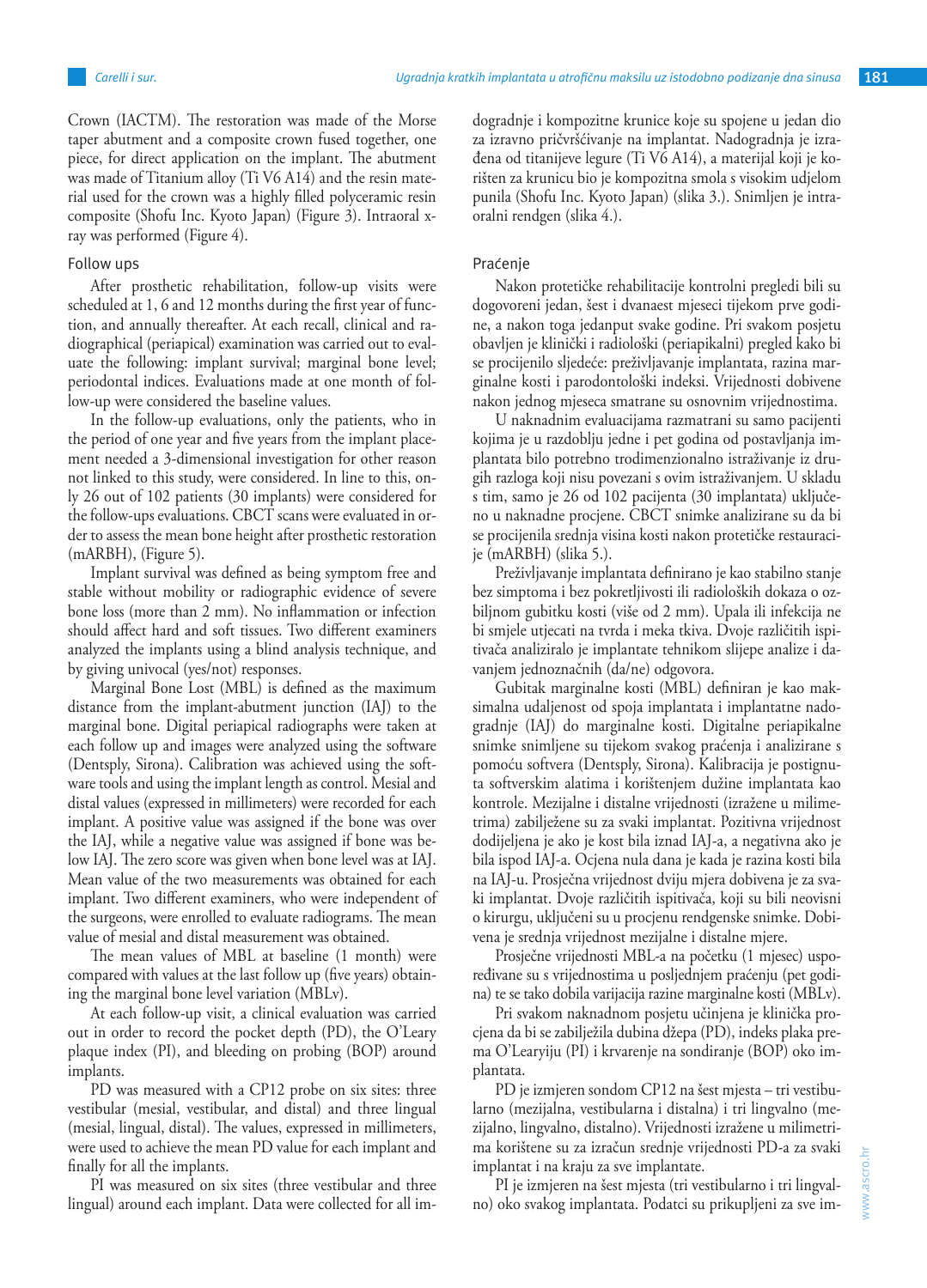plants and were expressed as percentage of plaque sites (% PI) (number of surfaces with plaque/total number of sites examined x100).

BOP was also measured on six sites (three vestibular and three lingual) around each implant and evaluated altogether. Data are expressed as percentage of bleeding sites (% BOP) (Number of bleeding sites/total number of sites examined x100).

Two different examiners, independent of the surgeons, were enrolled to value implants.

ARBH is defined as the distance from the crest to the top of grafted bone after the surgery. It is achieved in the same way as mRBH using the CT scan software tools. Calibration was achieved using the software tools and using the implant length as control. The mean value (mARBH) was obtained for each implant by three measurements, one at the implant center and two mesially and distally of 2 mm on paraxial sections. The value of mARBH measured at 1 year of follow-up was compared to data at 5 years follow-up. The difference between the two values was the objective of this study and it has been called mARBH variation (mARBHv).

Some adverse events were recorded.

# **Results**

A total of 30 implants were inserted in 26 patients. The population sample included 20 female and 6 male subjects. The average age of participants was 50.5 years (min 35 years and max 65 years). The dental sites treated were: 10 second upper premolar; 15 first upper molar; 5 second upper molar. Three implant measures were used (diameter X length in mm): 5x6 (13); 5x5 (7); 6x5 (7); 6x6 (3). The mean RBH of population was 2.13 mm with a minimum of 1.1 mm and a maximum value of 3 mm.

- Implant survival: All the implants survived until the last follow-up.
- Marginal bone level variation:

The difference of the mean bone level measured at each implant at 1-month follow-up and the mean value at 60 months of follow up (five years) resulted on average -0.33 mm (Standard Deviation (SD) 0.11) in the population observed (minimum -0.12 and maximum -0.52).

Mean Bone Height After Prosthetic Restoration (mARBHv):

The mean value registered at 1 year was compared to the mean value registered at 60 months. The bone harvested resorption was on average -0.4 mm (DS 0.26) in the population observed, with a minimum loss of -0.06 mm and the maximum loss of -1.11 mm. The bone loss could be expressed as percentage, mean 5% of vertical harvested bone loss (max -11%; min - 1%).

Periodontal indices at the last follow up (5 years):

The probing depth measured in the six sites for each implant was used to achieve the mean PD for the entire population. The mean value was 1.22 mm (DS 0.72) with values ranging from 0 and 3 mm.

plantate i izraženi kao postotak mjesta s plakom (% PI) (broj površina s plakom / ukupan broj pregledanih mjesta x 100).

BOP je također izmjeren na šest mjesta (tri vestibularno i tri lingvalno) oko svakog implantata i procijenjen ukupno. Podatci su izraženi kao postotak mjesta krvarenja (% BOP) (broj mjesta krvarenja / ukupan broj pregledanih mjesta x 100).

Dvoje različitih ispitivača, neovisno o kirurgu, bilo je uključeno u procjenu implantata.

ARBH se definira kao udaljenost od grebena do vrha augmentirane kosti nakon operacije. Mjeri se na isti način kao i mRBH s pomoću softverskih alata za CT skenove. Kalibracija je postignuta softverskim alatima i upotrebom dužine implantata kao kontrole. Srednja vrijednost (mARBH) dobivena je za svaki implantat trima mjerenjima – jedno u središtu implantata i dva mezijalno i distalno od 2 mm na paraksijalnim presjecima. Vrijednost mARBH izmjerena nakon jedne godine uspoređena je s podatcima tijekom petogodišnjeg praćenja. Cilj ovog istraživanja bio je dobiti razliku između dviju vrijednosti koja se naziva mARBH varijacija (mARBHv).

Zabilježeni su neki neželjeni događaji.

## **Rezultati**

Dvadeset i šestero pacijenata dobilo je ukupno 30 implantata. Uzorak populacije obuhvaćao je 20 žena i 6 muškaraca. Prosječna dob sudionika bila je 50,5 godina (najmanje 35 godina i najviše 65 godina). Regije liječenja obuhvaćale su: 10 gornjih pretkutnjaka, 15 prvih gornjih kutnjaka, 5 drugih gornjih kutnjaka. Korištene su tri dimenzije implantata (promjer x dužina u mm): 5 x 6 (13); 5 x 5 (7); 6 x 5 (7); 6 x 6 (3). Prosječni RBH populacije bio je 2,13 mm s minimalnom vrijednošću od 1,1 mm i maksimalnom vrijednošću od 3 mm.

- Preživljavanje implantata: svi implantati preživjeli su do posljednjeg praćenja.
- Varijacija razine marginalne kosti

Razlika srednje razine kosti izmjerene na svakom implantatu tijekom jednomjesečnog praćenja i srednje vrijednosti nakon 60 mjeseci (pet godina) rezultirala je u prosjeku gubitkom od 0,33 mm [standardna devijacija (SD) 0,11] u promatranoj populaciji (minimalno -0,12, a maksimalno -0,52).

Srednja visina kosti nakon protetičke opskrbe (mARBHv)

Prosječna vrijednost zabilježena poslije jedne godine uspoređena je sa srednjom vrijednošću registriranom nakon 60 mjeseci. Resorpcija kosti iznosila je u prosjeku -0,4 mm (DS 0,26) u praćenoj populaciji, s minimalnim gubitkom od -0,06 mm i maksimalnim gubitkom od -1,11 mm. Gubitak kosti može se izraziti kao postotak, što znači 5 % vertikalnoga gubitka kosti (maks. -11 %; min. -1 %).

Parodontološki indeksi u posljednjem praćenju (5 godina)

Dubina sondiranja izmjerena na šest mjesta za svaki implantat korištena je za izračun srednje vrijednosti PD-a za ci-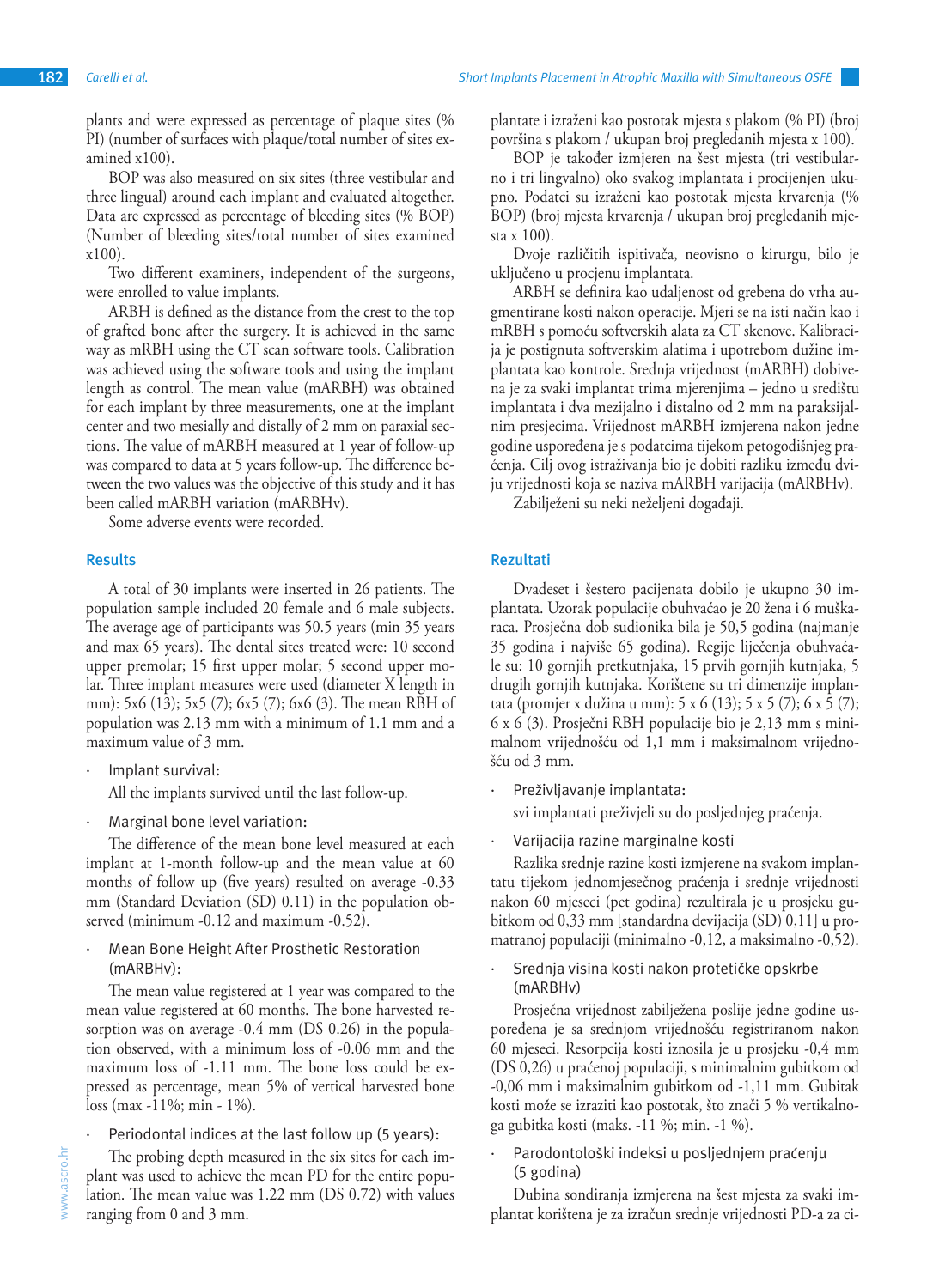Plaque and bleeding were recorded among the implant group at the last follow up. Thirty-two sites were positive to plaque and eighteen sites were positive to bleeding among the 180 sites analyzed. The relative mean percentage of Plaque Index was 17.47% (DS 15.01), while the mean percentage of Bleeding on Probing was 9.87% (DS 19.17).

The principal data on the five years follow-up are listed in Table 1.

jelu populaciju. Srednja vrijednost iznosila je 1,22 mm (DS 0,72) s vrijednostima u rasponu od 0 do 3 mm.

Plak i krvarenje zabilježeni su među implantacijskom skupinom na posljednjem kontrolnom pregledu. Trideset i dva mjesta bila su pozitivna na plak, a osamnaest na krvarenje među 180 analiziranih mjesta. Relativni srednji postotak indeksa plaka bio je 17,47 % (DS 15,01), a srednji postotak krvarenja na sondiranje iznosio je 9,87 % (DS 19,17).

Glavni podatci o petogodišnjem praćenju navedeni su u tablici 1.

| Table 1 | Schematic representation of the principal final<br>data with respective mean values and standard<br>deviations (SD).<br>Tablica 1. Prikaz glavnih konačnih podataka s<br>odgovarajućim srednjim vrijednostima i<br>standardnim devijacijama (SD) | Principal final data · Glavni konačni podatci |                                           |
|---------|--------------------------------------------------------------------------------------------------------------------------------------------------------------------------------------------------------------------------------------------------|-----------------------------------------------|-------------------------------------------|
|         |                                                                                                                                                                                                                                                  | Implant survival · Preživljavanje implantata  | $100\%$                                   |
|         |                                                                                                                                                                                                                                                  | Mean MBLv • Prosječni MBLv                    | $-0.33$ mm (SD 0.11)                      |
|         |                                                                                                                                                                                                                                                  | Mean PD • Prosječni PD                        | $1.22$ mm (SD 0.72)                       |
|         |                                                                                                                                                                                                                                                  | Mean PI · Prosječni PI                        | 17.47 % (SD 15.01)                        |
|         |                                                                                                                                                                                                                                                  | Mean BOP • Prosječni BOP                      | $9.87\%$ (SD 19.17)                       |
|         |                                                                                                                                                                                                                                                  | Adverse events · Neželjeni događaji           | 0                                         |
|         |                                                                                                                                                                                                                                                  | ARBHy                                         | $-0.4$ mm (SD 0.26)<br>on average $(5\%)$ |

## **Discussion**

The maxillary atrophy is a challenge for prosthetic rehabilitation. Over the years, many techniques were recommended to gain the adequate bone volume to place dental implants (1). The sinus floor elevation is the most documented treatment option and various techniques have been described. Many authors have questioned the best approach for each condition (2). The vertical residual bone height has been considered the crucial parameter in choosing the best strategy. When the amount of residual bone is at least 5 mm vertically, the immediate implant positioning is allowed (11), while the lateral approach for sinus floor elevation and delayed implant positioning is suggested in case of 4mm or less of residual vertical bone (17).

The objective of this study was to evaluate the long-term performance of a sinus floor elevation technique that allows immediate implant positioning in case of residual bone height less than 3 mm.

The population observed showed a good maintenance of crestal bone after the prosthetic restoration (mean -0.33 mm of crestal loss after 5 years). The stability of crestal bone could be explained by the subcrestal placement of the conometric implant-abutment junction. The mechanical and biological seal joined to the epicrestal stimuli carried by the abutment could be considered the key factor. The good health condition is confirmed by good values of periodontal indices registered.

The findings of this paper could be considered satisfactory according to the results presented in the literature (29).

As previously reported, socio-economic status and patients' compliance are crucial in order to achieve implant success (30). All patients in care at Oral Surgery Unit of the Department of Oral and Maxillofacial Sciences of "Sapienza" University of Rome have been regularly followed over the years. In our study, after 5 year of function, we noted a reduction of grafted bone of 5% (mean value) in the interval between one year and five year follow up. The value is con-

# **Rasprava**

Atrofija maksile izazov je za protetičku rehabilitaciju. Tijekom godina preporučivale su se mnoge tehnike kako bi se dobio dovoljan volumen kosti za postavljanje dentalnih implantata (1). Podizanje dna sinusa najdokumentiraniji je oblik, pa su opisane razne tehnike. Mnogi su autori doveli u pitanje najbolji pristup za svako stanje (2). Rezidualna visina kosti smatrala se presudnim parametrom pri odabiru najbolje strategije. Kada je rezidualna vertikalna kost debela najmanje 5 mm, moguća je imedijatna ugradnja implantata (11), a lateralni pristup za podizanje dna sinusa i odgođena ugradnja implantata preporučuju se u slučaju rezidualne vertikalne kosti od 4 mm ili manje (17) .

Cilj ovog istraživanja bio je procijeniti dugoročne rezultate tehnike podizanja dna sinusa koja omogućuje imedijatnu ugradnju implantata u slučaju rezidualne visine kosti manje od 3 mm.

Promatrana populacija pokazala je dobro održavanje krestalne kosti nakon protetičke restauracije (prosjek -0,33 mm gubitka krestalne kosti nakon pet godina). Stabilnost krestalne kosti mogla bi se objasniti supkrestalnim postavljanjem koničnoga spoja implantata i nadogradnje. Mehanički i biološki pečat spojen u kombinaciji s epikrestalnom stimulacijom preko nadogradnje mogli bi se smatrati ključnim čimbenikom. Povoljno stanje potvrđuju dobre vrijednosti registriranih parodontoloških indeksa.

Rezultati ovoga rada mogli bi se smatrati zadovoljavajućima prema rezultatima koji se nalaze u literaturi (29).

Kao što je već istaknuto, socioekonomski status i suradnja pacijenata presudni su za postizanje uspjeha u implantološkoj terapiji (30). Tijekom godina redovito su praćeni svi pacijenti na Odjelu za oralnu kirurgiju Sveučilišta Sapienza u Rimu. U našem istraživanju, nakon pet godina u funkciji, primijetili smo smanjenje augmentirane kosti za 5 % (srednja vrijednost) u intervalu između jedne i pet godina praćenja. Vrijednost se smatra prihvatljivom prema rezultatima u literaturi (29, 31).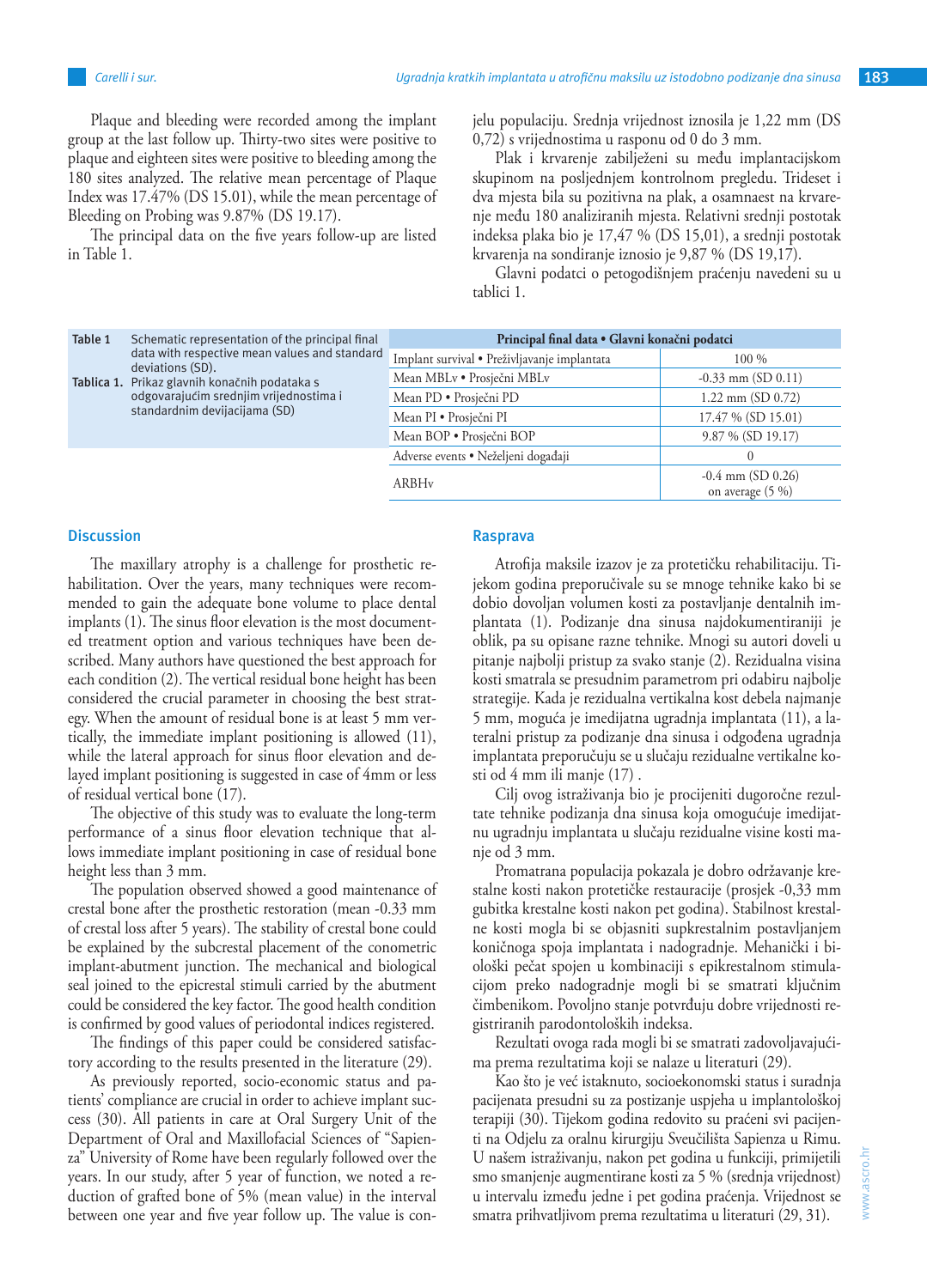sidered acceptable according to the results present in the literature (29, 31).

In authors' opinion, the substantial stability of grafted bone volume depends not only on the osteoconductivity of the bone allograft but also on the formation of haversian bone following the functional stimulation carried out by the implant design. As reported by histological studies, the plateau macrodesign of those implants allows a direct bone formation (32). The healing chamber is filled by the blood clot, promoting the contact with fibrin and osteogenic cells, leading to bone formation (33).

Moreover, in reference to our case, Daher S. (2019) reported a histological analysis of a human retrieved functioning implant which was placed using Beta-Tricalcium Phosphate (34). The specimen analyzed showed no discernable differences between the original host bone and a new bone in terms of lamellar and osteonic structure.

Eventually, the use of short implants could reduce the time of rehabilitation, thus providing faster prosthesis even in case of extreme atrophy, when compared to traditional bone graft procedures.

## **Conclusions**

This technique is considered safe for the patient and less invasive if compared to LSFE. Incidents and compliances are inevitable in every surgical procedure, even more in these advanced cases. The worst complication is a displacement of the fixture into the sinus. Anyway, if the case is carefully selected and the procedure carefully performed, the main complications are avoided.

Although more casuistry is needed, with its limitations, this research validated the viability of the technique presented.

## **Funding**

This research received no external funding.

# **Institutional Review Board Statement**

The study was conducted according to the guidelines of the Declaration of Helsinki and approved by the Institutional Review Board (or Ethics Committee) of "Sapienza" University of Rome (protocol code 27/13.06.2013).

## **Informed Consent Statement**

Informed consent was obtained from all subjects involved in the study.

## **Conflicts of Interest**

The authors declare no conflict of interest.

**Author's Contributions:** Conceptualization, **A.C.** and **S.C**..; methodology, **A.C.;** software, **A.P**.; validation, **L.T**.; formal analysis, **G.P**.; investigation, **A.C**.; resources, **A.C.;** data curation, **A.P**.; writing—original draft preparation, **A.P**. and **G.P**.; writing—review and editing, **A.Z.** and **L.T.;** visualization, **S.C**.; supervision, **A.C**.; project administration, **A.C**.; All authors have read and agreed to the published version of the manuscript.

Prema mišljenju autora, stabilnost volumena augmentirane kosti ne ovisi samo o osteokonduktivnosti koštanoga alografta, nego i o formiranju kosti nakon funkcijske stimulacije zbog dizajna implantata. Kao što su pokazale histološke studije, makrodizajn tih implantata omogućuje izravno stvaranje kosti (32). Šupljina se puni krvnim ugruškom potičući kontakt s fibrinom i osteogenim stanicama, pa se počinje stvarati kost (33).

Štoviše, S. Daher (2019.) izvijestio je o histološkoj analizi ljudskoga funkcionalnog implantata koji je postavljen s pomoću beta-trikalcijeva fosfata (34). Analizirani uzorak nije pokazao uočljive razlike između izvorne kosti domaćina i novoformirane kosti kad je riječ o strukturi.

Na kraju, upotreba kratkih implantata mogla bi skratiti rehabilitaciju i tako omogućiti bržu protetičku opskrbu, čak i u slučaju ekstremne atrofije, u usporedbi s tradicionalnim postupcima augmentacije kosti.

## **Zaključci**

Ova se tehnika smatra sigurnom za pacijenta i manje invazivnom u usporedbi s LSFE-om. Komplikacije su katkad neizbježne tijekom kirurškog zahvata, čak i češće u ovim složenim slučajevima. Najgore što se može dogoditi jest pomicanje implantata u sinus. U svakom slučaju, ako se pažljivo odabere slučaj i jednako tako obavi postupak, izbjegavaju se veće komplikacije.

Iako je potreban veći broj slučajeva, uzimajući u obzir ograničenja, ovo je istraživanje potvrdilo održivost predstavljene tehnike.

## **Financiranje**

Istraživanje nije financirao nitko izvan ustanove.

## **Izjava Institucionalnog odbora za ocjenu**

Istraživanje je provedeno u skladu sa smjernicama Helsinške deklaracije i odobrio ga je Institucionalni etički odbor Sveučilišta Sapienza u Rimu (protokolarni kod 27/13.06.2013).

## **Izjava o informiranom pristanku**

Informirani pristanak dobiven je od svih ispitanika koji su sudjelovali u istraživanju.

## **Sukob interesa**

Autori nisu bili u sukobu interesa.

**Doprinos autora:** Konceptualizacija, **A.C. i S.C**.; metodologija, **A.C**.; softver, **A.P**.; validacija, **L.T**.; formalna analiza, **G.P.**; istraga, **A.C.**; resursi, **A.C.**; obrada podataka, **A.P.**; pisanje – priprema izvornog nacrta, **A.P.** i **G.P.**; pisanje – pregled i uređivanje, **A.Z. i L.T**.; vizualizacija, **S.C.**; nadzor, **A.C.**; administracija projekta, **A.C.**; Svi su autori pročitali i složili se s objavljenom verzijom rukopisa. Svi su autori pročitali tekst i složili se s objavljenom verzijom.